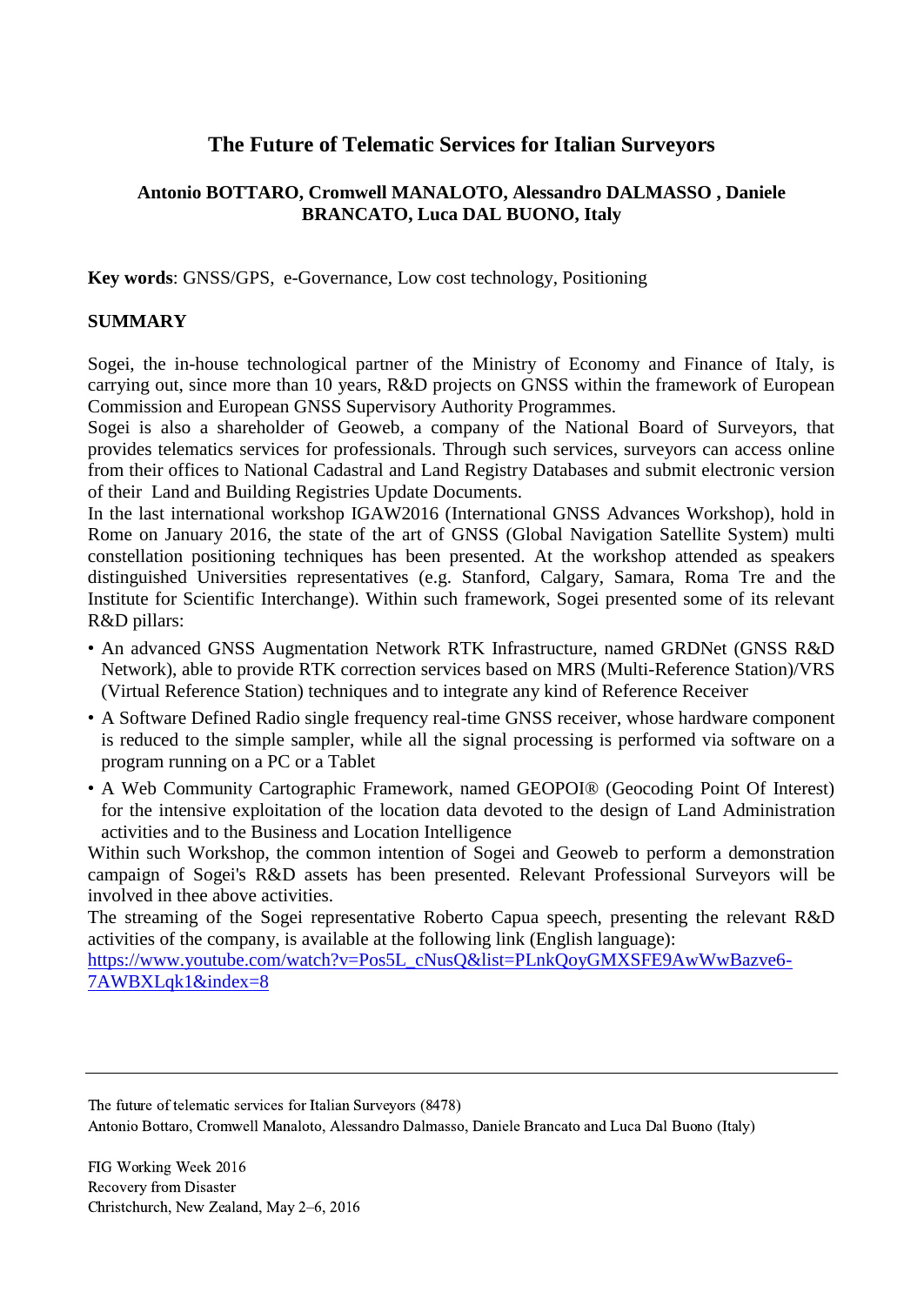## **CONTACTS**

# **Antonio BOTTARO**

# **CEO of GEOWEB S.p.A.**

00143 - Roma Viale Luca Gaurico 9/11 e-mail: [abottaro@geoweb.it](mailto:abottaro@geoweb.it) Tel. +39 06/54576500 Fax. +39 06/54576104 [http://www.geoweb.it](http://www.geoweb.it/)

#### **Cromwell Manaloto**

60379 Colli del Tronto (AP) Via G. D'Annunzio 7 ITALY Phone: 0039 349 1610645 e-mail: cromwell.manaloto@libero.it

#### **Alessandro Dalmasso**

10060 Perrero (TO) Via Monte Nero, 6 ITALY Phone: 0039 0121 801801 e-mail: alessandro.dalmasso@gmail.com Web site: [www.dalmale.it](http://www.dalmale.it/)

### **Daniele Brancato**

Via Augusto Murri 12 97100 Ragusa (RG) ITALY Phone: 0039 329 0805477 e-mail: [danielebrancato@gmail.com](mailto:danielebrancato@gmail.com) Web Site: [www.danielebrancato.it](http://www.danielebrancato.it/)

### **Luca Dal Buono**

Via Sandri 3 40033 Casalecchio di Reno (BO) ITALY Phone: 0039 051 6218775 – Fax 0039 051 6218776 Mobile 0039 347 8688458 e-mail: [luca.dalbuono@collegiogeometri.bo.it](mailto:luca.dalbuono@collegiogeometri.bo.it)

The future of telematic services for Italian Surveyors (8478) Antonio Bottaro, Cromwell Manaloto, Alessandro Dalmasso, Daniele Brancato and Luca Dal Buono (Italy)

FIG Working Week 2016 Recovery from Disaster Christchurch, New Zealand, May 2–6, 2016